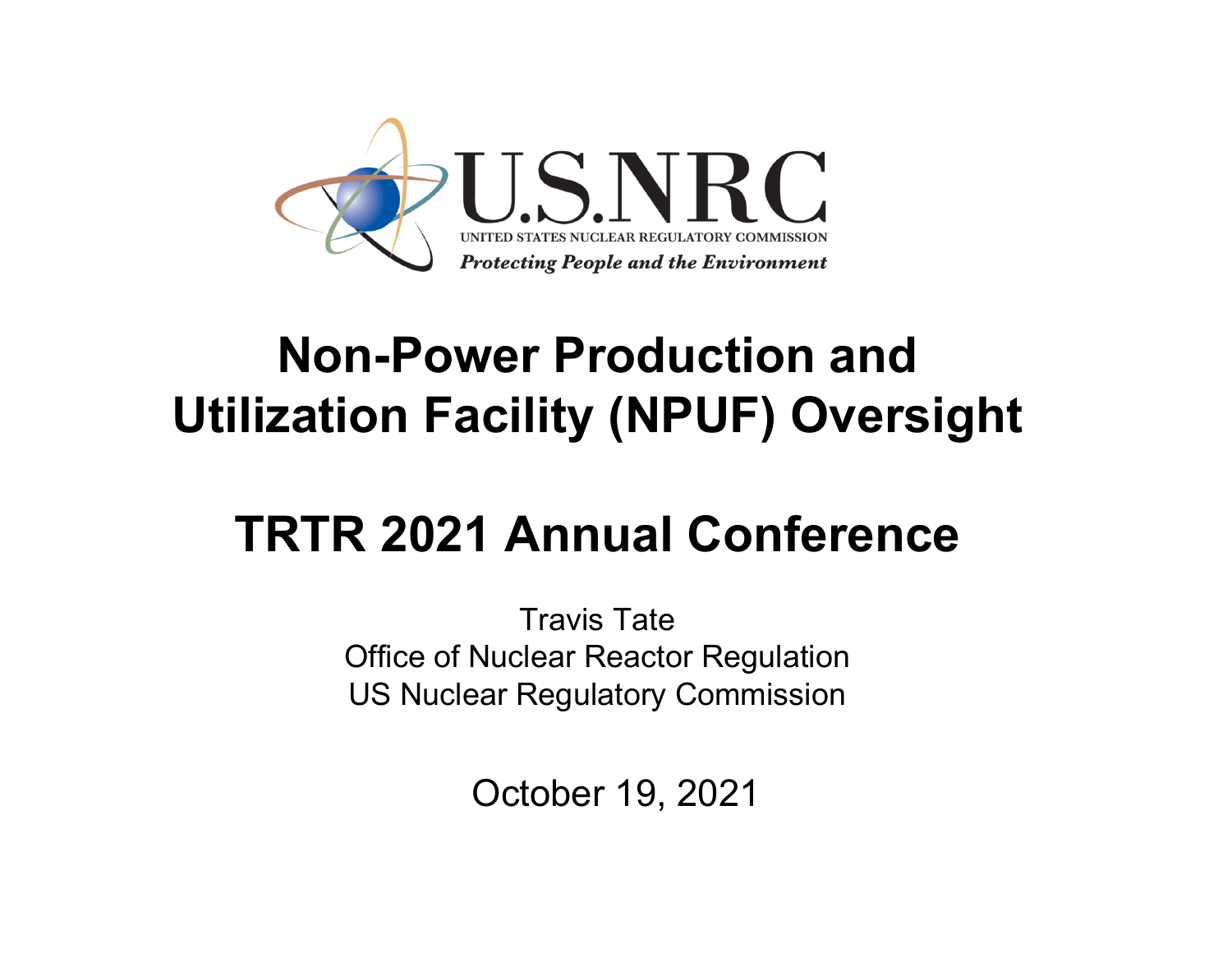

# **NPUF Oversight Topics**

- •**Staffing**
- •Covid-19 Public Health Emergency
- Inspection Program FY2021
- •Operator Licensing Program – FY2021
- • Operator Licensing Transformation Project
- •Security – next session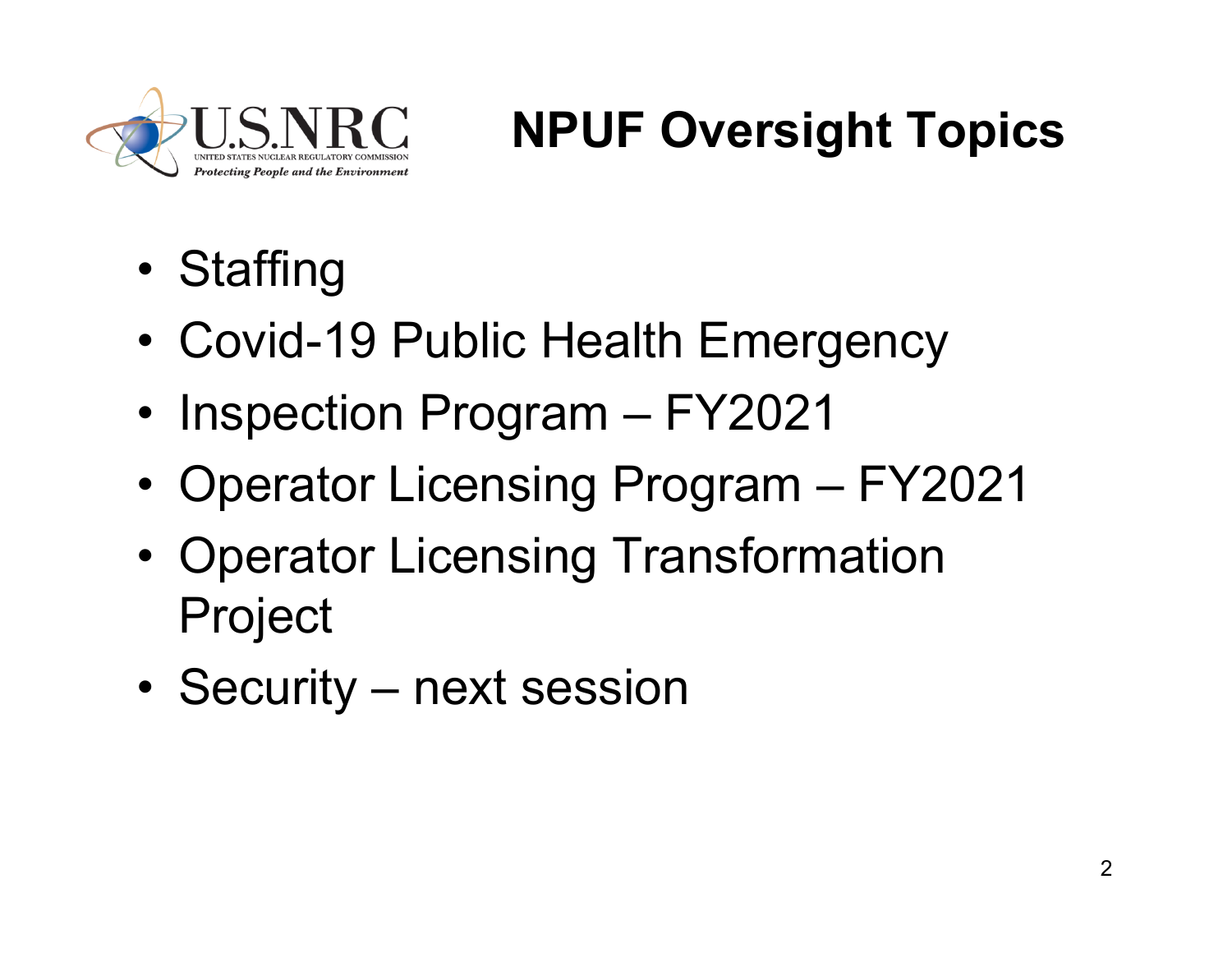

# **NPUF Oversight Branch**

#### Travis Tate, Branch Chief

- •Craig Bassett – Inspector
- •Kevin Roche – Inspector
- $\bullet$ Phil O'Bryan – Inspector
- $\bullet$ Mike Takacs – Security Specialist
- • Bill Schuster – Inspector/Examiner/ **Security**
- $\bullet$ John Nguyen – Examiner
- •Michele DeSouza – Examiner
- •Amy Beasten – Examiner
- •Andrew Waugh – Inspector
- •Tuan Le – Examiner
- •Dan Hoang – Examiner
- • Beth Reed – Advanced Reactors
- • Nicole Parker – Licensing Assistant
- $\bullet$  Zarva Taru – Op Licensing Assistant
- $\bullet$  Paulette Torres - RTR Examiner (support)
- • Michael Balazik, RTR Inspector (support)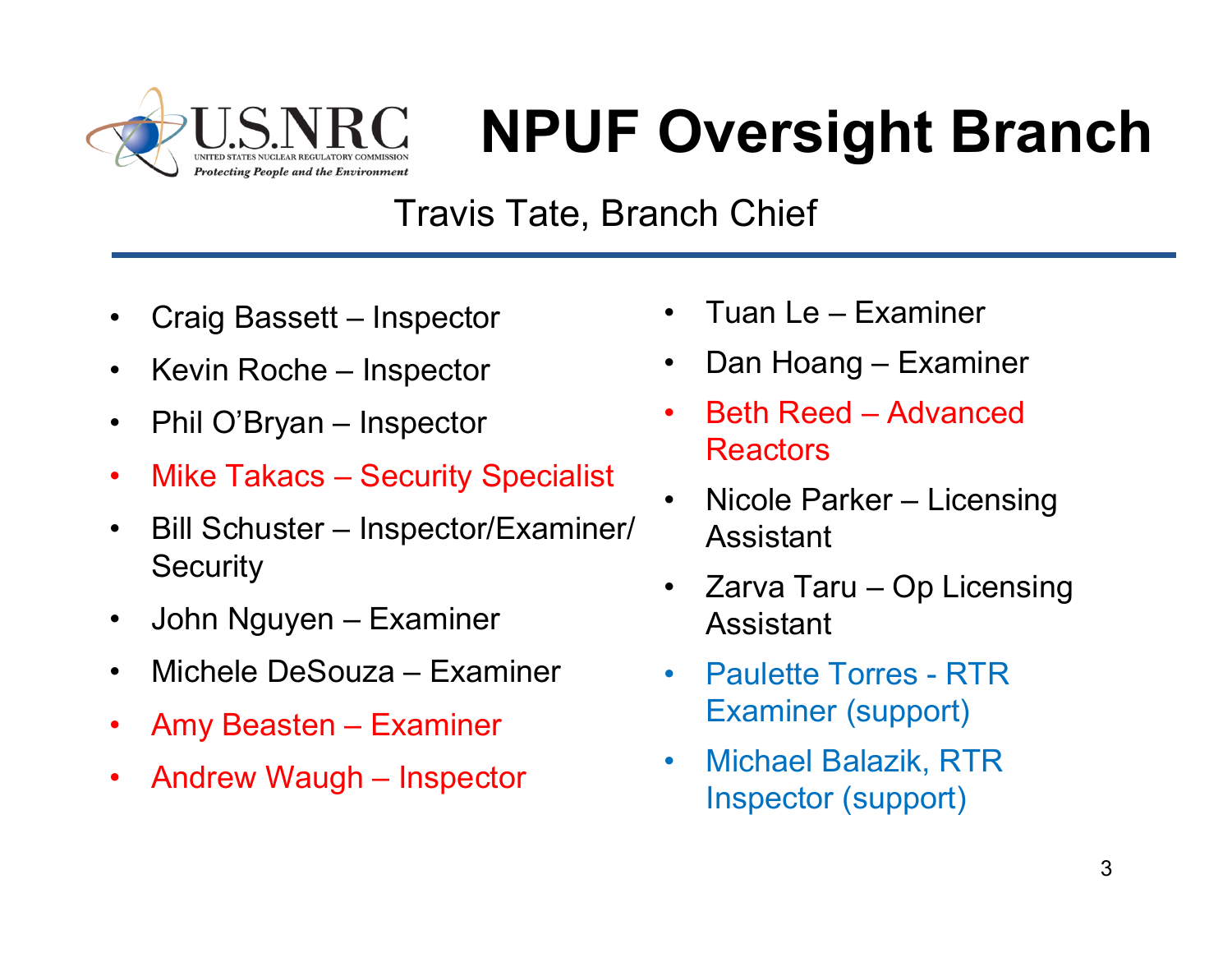

# **Covid-19 Public Health Emergency**

- NRC inspectors/examiners will follow all CDC, agency, state, local and facility restrictions and protective guidelines
- Facility physical conditions for social distancing, as well as local Covid-19 transmission rates considered in the number of NRC staff on-site
- Priority of program goals will be placed on the operator licensing program
- • Inspections will be prioritized using risk considerations.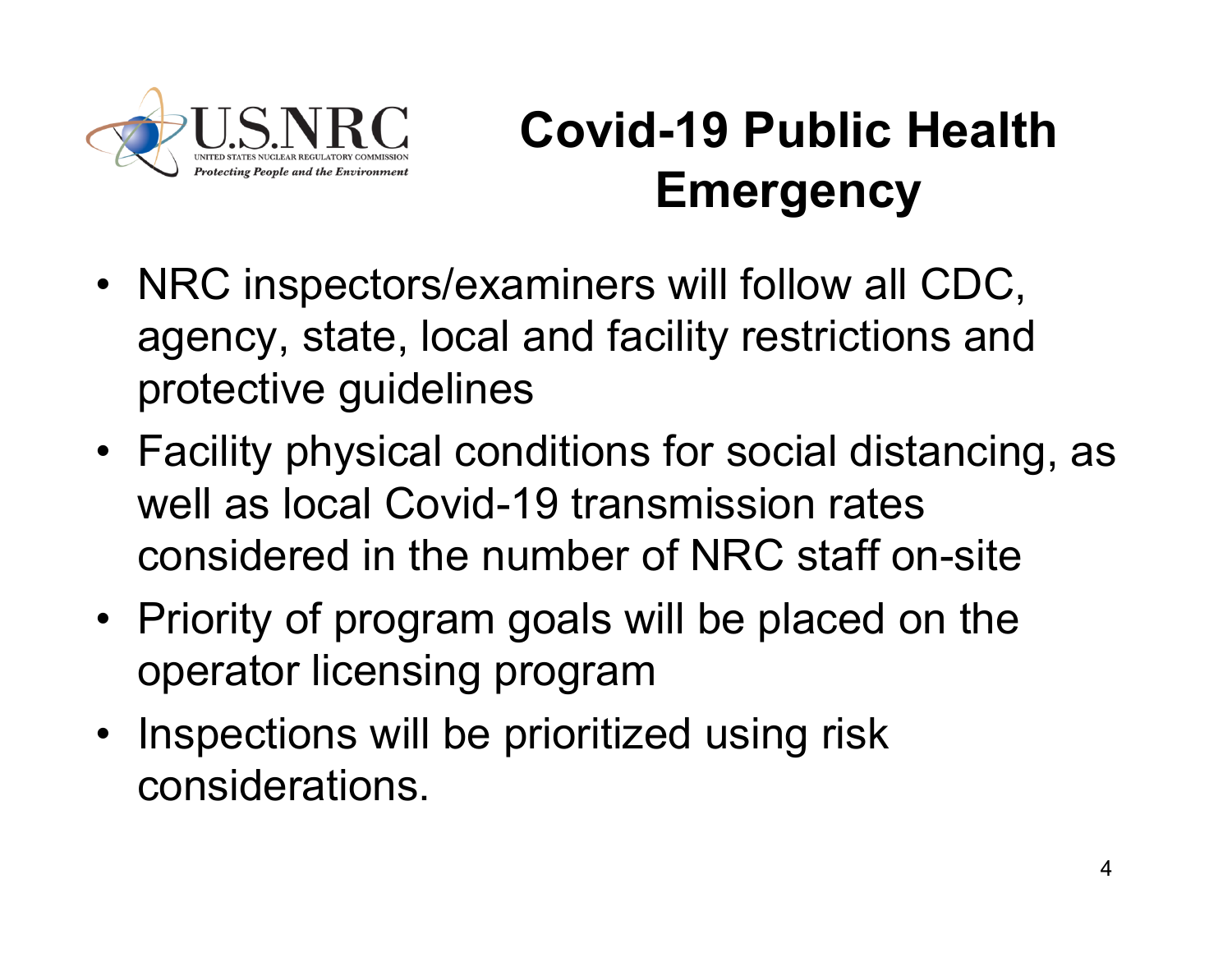

- • Completed all baseline inspections within the frequency specified in Inspection Manual Chapter 2545, "Research and Test Reactor Inspection Program" with 3 exceptions due to COVID-19 restrictions and impacts
	- MIT, RINSC, UC-Davis (safety inspections)
- • Completed a total of 37 routine inspections
	- Security (7)
	- Safety (30)
- $\bullet$  Initiated 3 reactive inspections
	- Purdue overpower event (Special Inspection)
	- NIST Alert and Fuel cladding safety limit violation (Special Inspection)
	- Purdue 2<sup>nd</sup> overpower event (Event Response Inspection)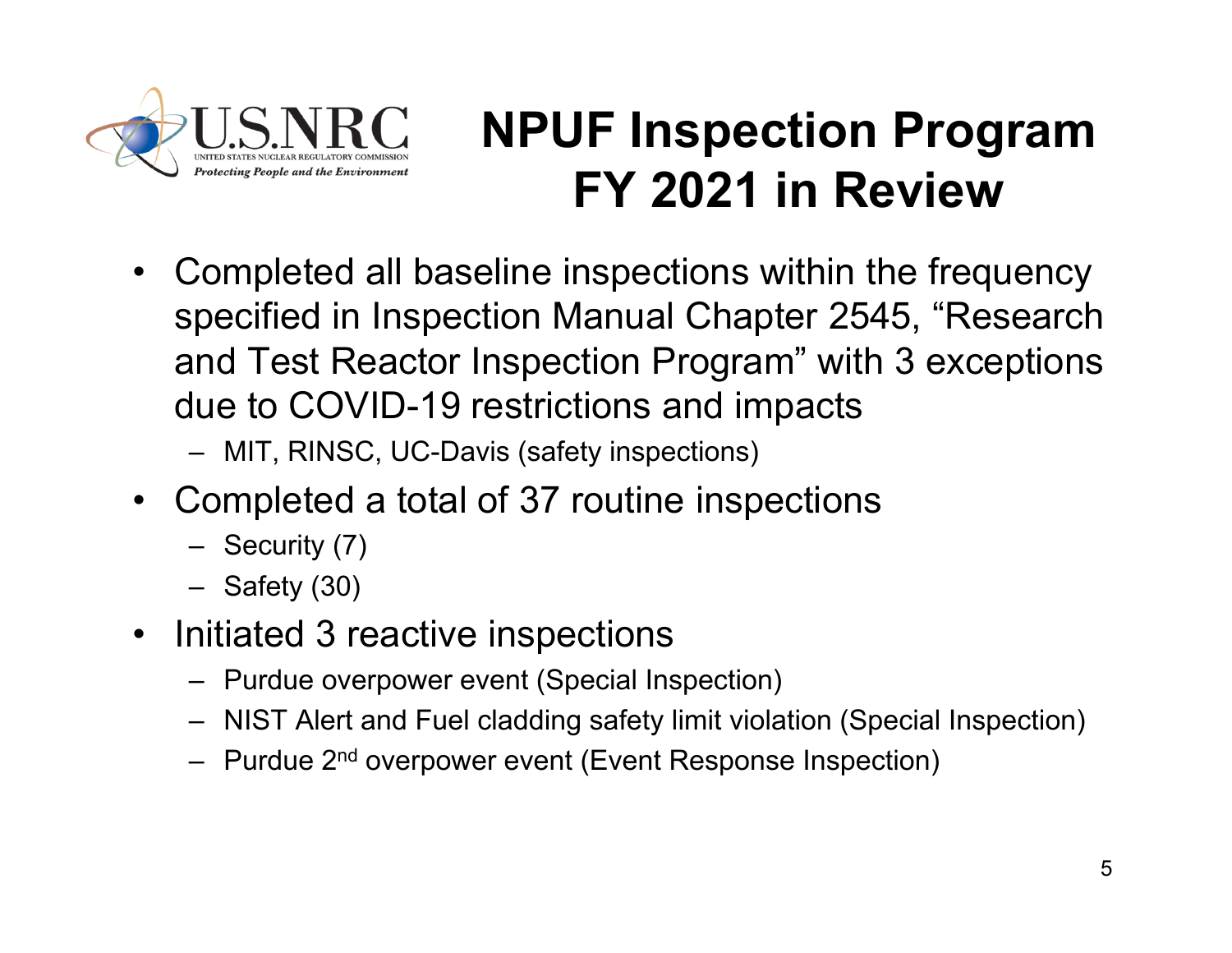

#### **Timeliness**

- • Reactive inspections (30 days)
	- 100% (1 on-going and 1 recently completed)
	- –1 completed: 30 days
- • Routine inspections (45 days)
	- 46%
	- Avg: 69 days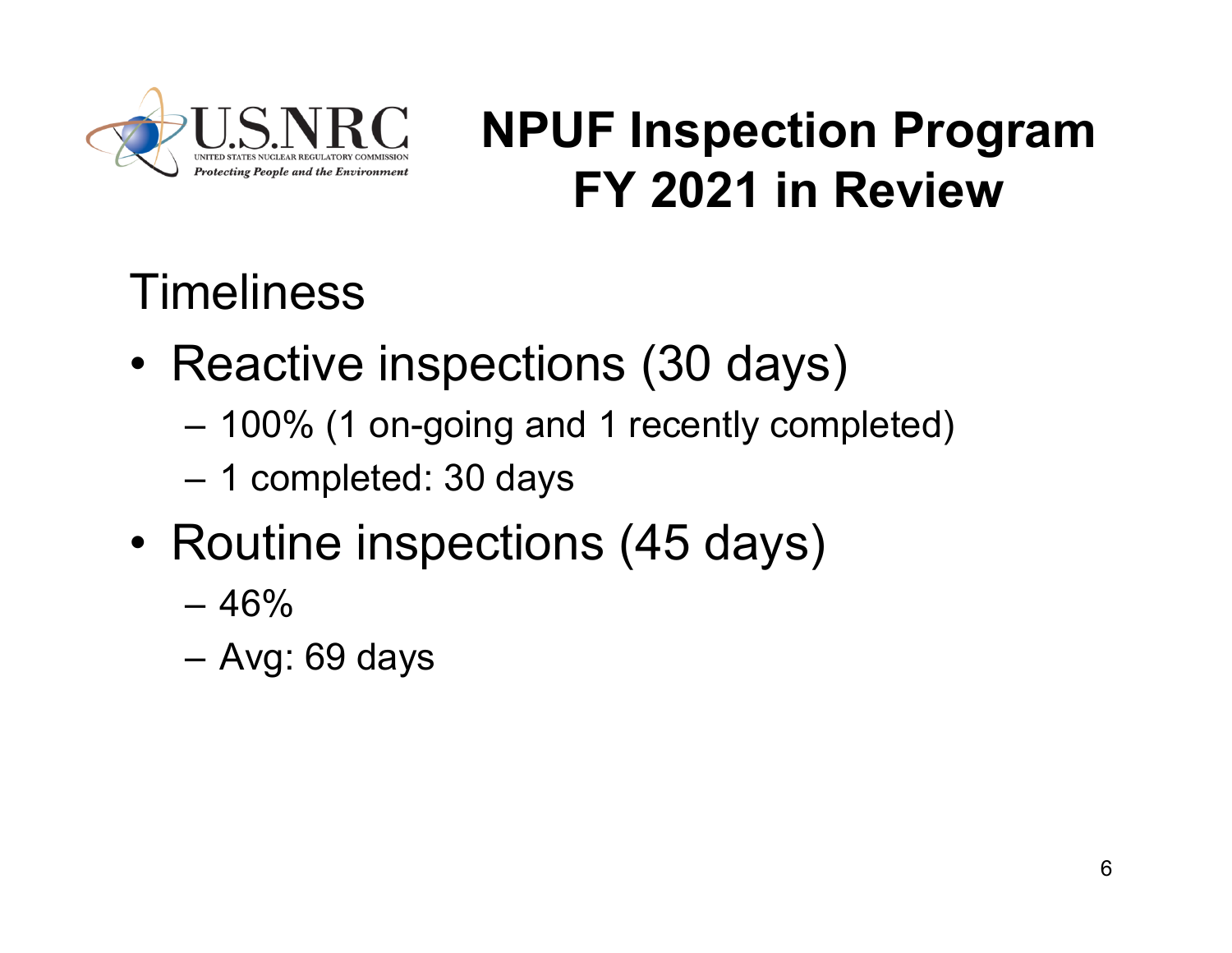

# Enforcement

- • Non-cited (licensee identified) Violations (5)
	- MURR: reactor operations w/ inoperable regulating blade
	- TAMU: failure of safety oversight board to conduct audit
	- GE: failure to complete annual operating exam
	- Reed: failure to complete requalification training
	- AFRRI: failure to meet TS staffing requirements
- • Severity Level III Violations (1)
	- Purdue: exceeded license power level / failure to perform appropriate surveillance testing prior to declaring NI operable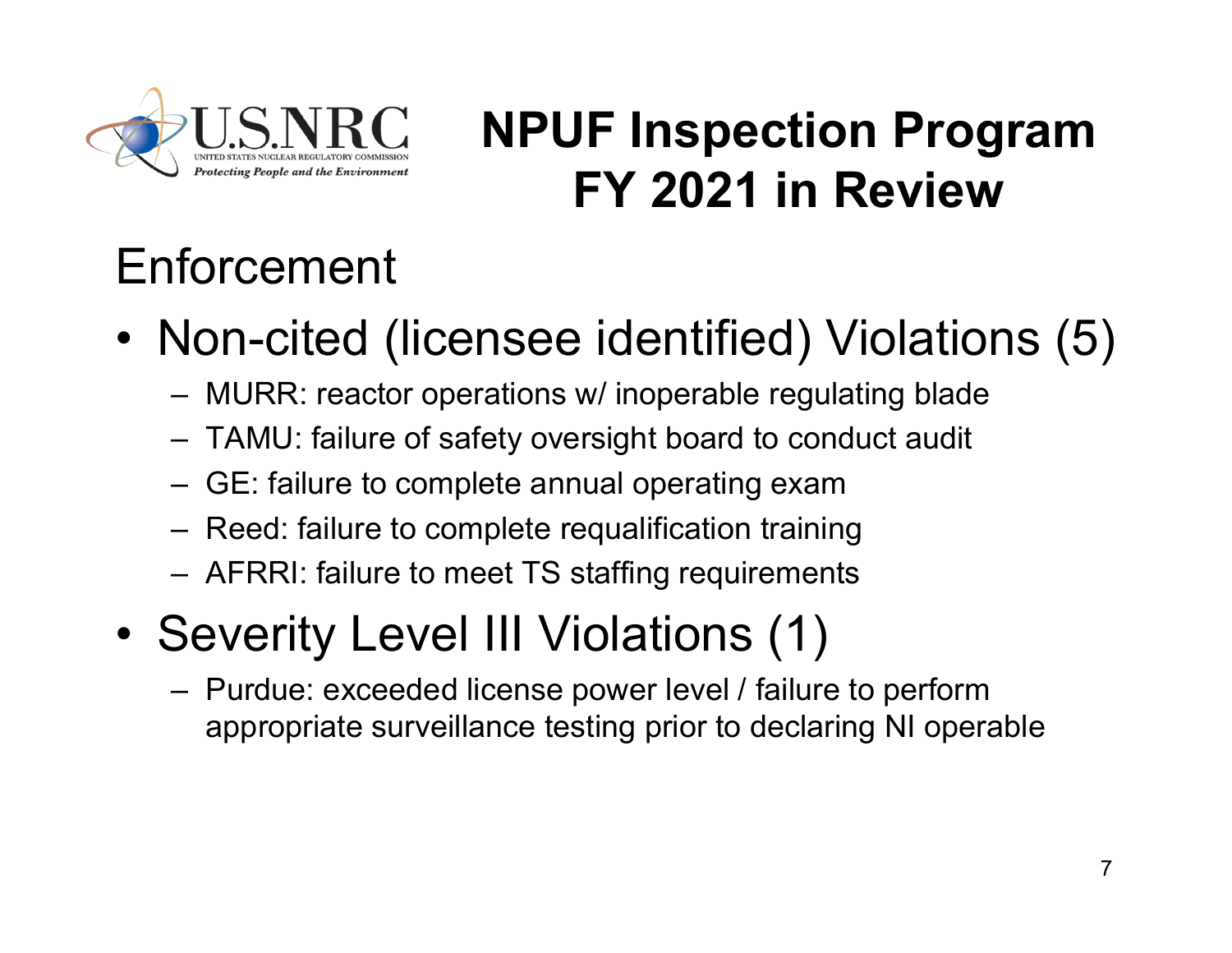

# Enforcement (cont.)

- • Severity Level IV Violations (7)
	- Utah: startup without reactor supervisor present
	- Purdue: failure to post radiation area
	- New Mexico: security
	- MS&T: failure to conduct Ar-41 release verification per TS
	- Purdue: failure to report Ar-41 released in annual operating report per TS
	- Purdue: security
	- Idaho State: failure to complete biennial medical examination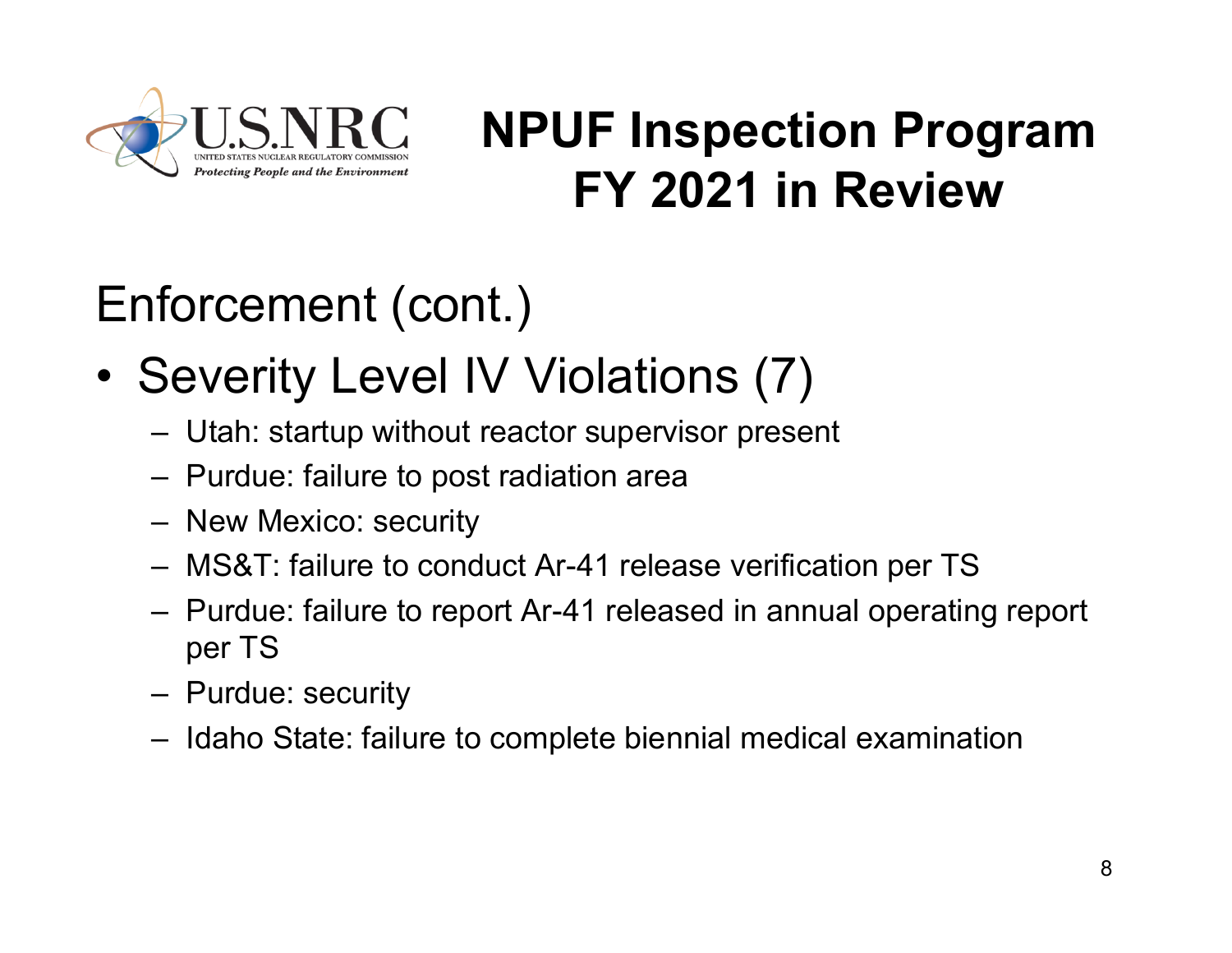

# **NPUF Inspection Program Activities**

- •**Guidance** 
	- IMC-2546 Radioisotope production facility inspection program
	- IMC-2550 NPUF Construction Inspection
	- MD 8.3 revision NPUF guidance
	- IMC 0615 "Research and Test Reactors Inspection Reports" revision
- • Other Initiatives
	- Inspection follow-up item tracking
	- Tracking/trending violations
	- Coordination across offices/regions
	- Continue to refine performance metrics
	- Streamline inspection reports
	- Support for reactor oversight process for advanced reactors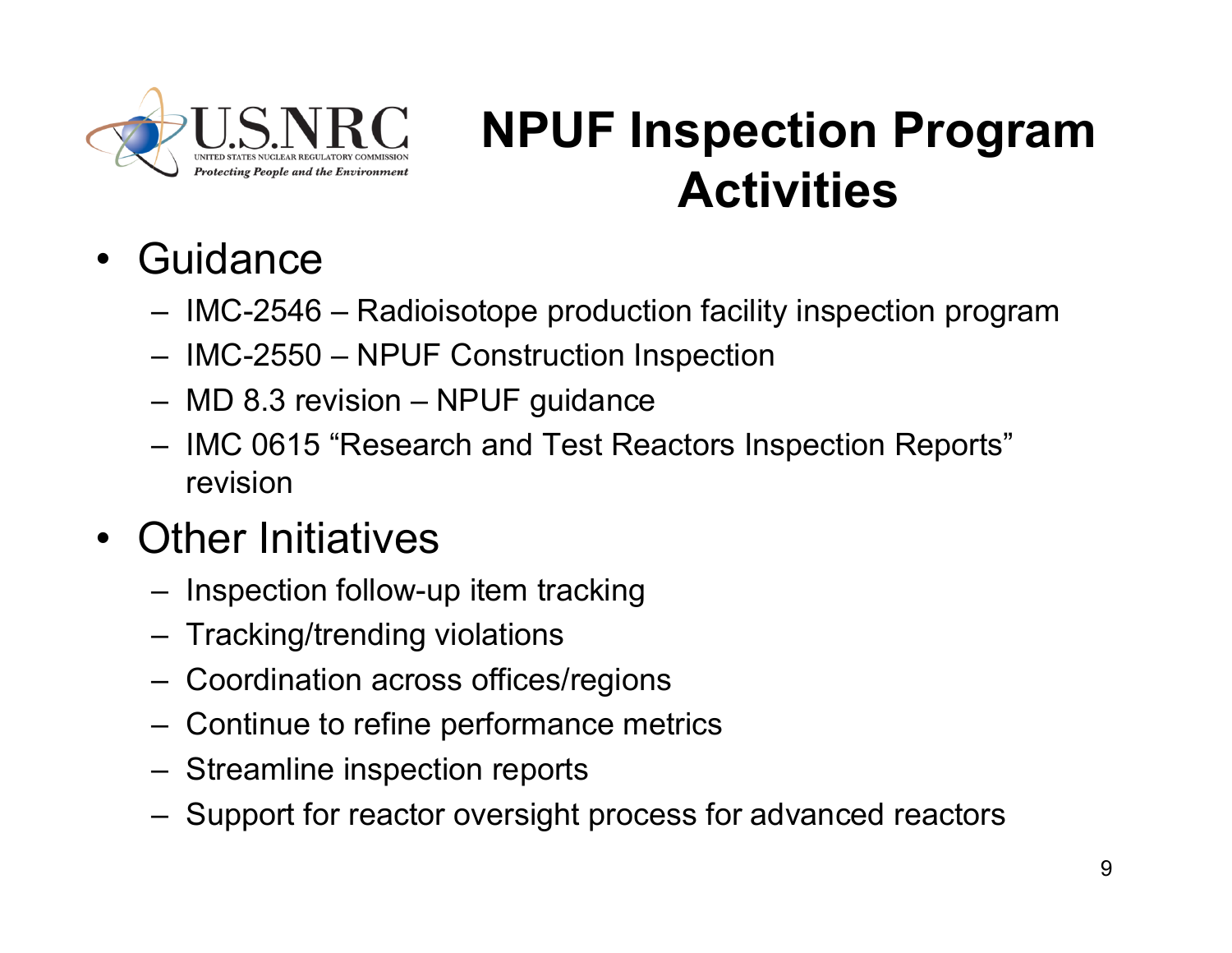

# **NPUF Inspection Summary**

- •No common safety themes
- •**Challenges** 
	- 3 reactive inspections in FY2021
	- – Inspection of digital I&C implementation under 50.59
	- – Safety oversight committee meeting documentation
	- –Operator license documentation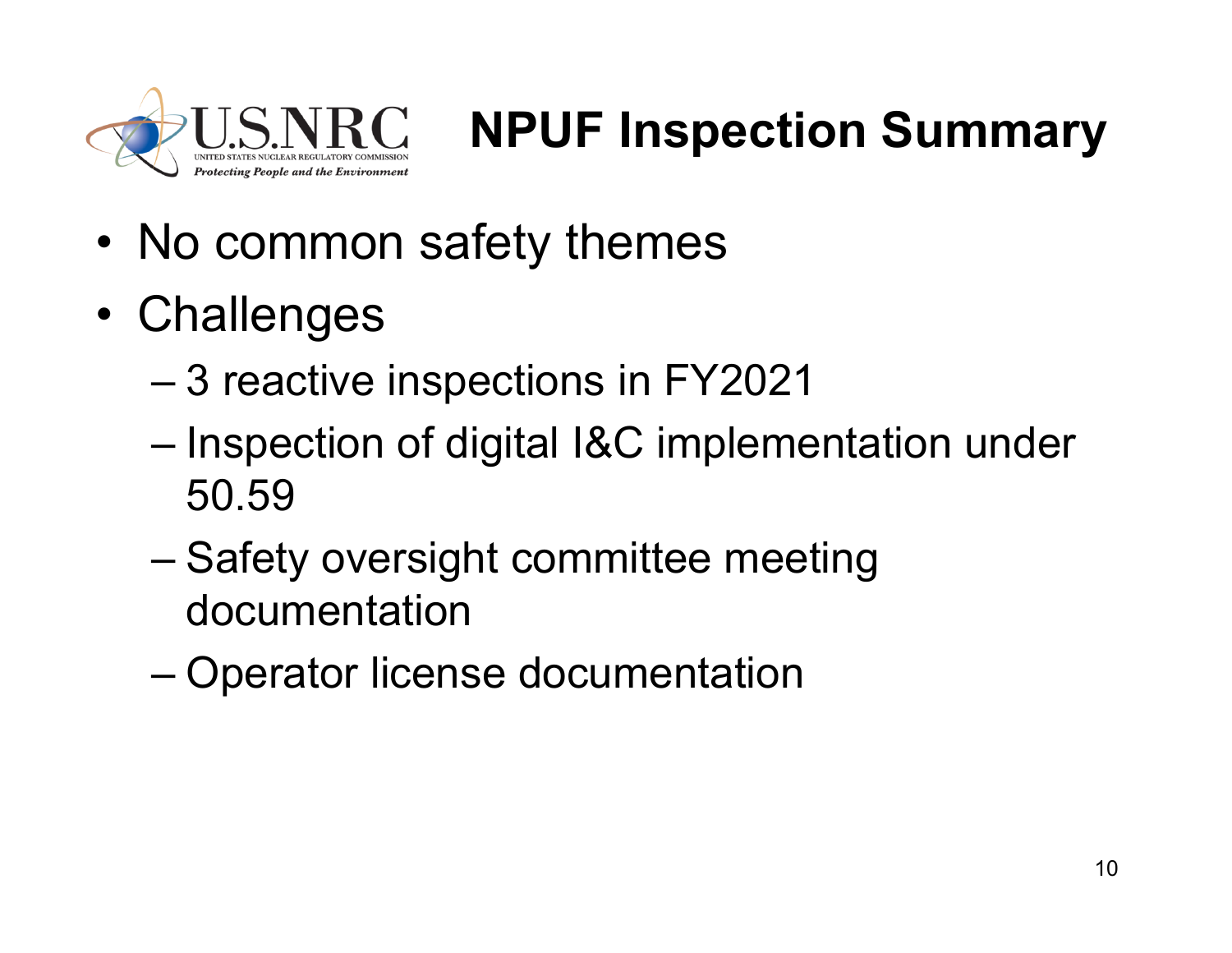

# **NPUF Operator Licensing Program FY 2021 in Review**

- $\bullet$  Active licenses - 295
	- Reactor operators (RO) 126
	- 180 senior reactor operators (SRO) 169

| <b>Type</b>    | Total # of | # of Written<br>Written Exams   Exam Failures | $(\%)$ | Average<br>Written<br>Exam<br>Grade | Average<br>Written<br>Failure<br>Grade | Total # of<br>Operating<br><b>Exams</b> | # of<br>Operating<br>Exam<br><b>Failures</b> | $(\% )$  |
|----------------|------------|-----------------------------------------------|--------|-------------------------------------|----------------------------------------|-----------------------------------------|----------------------------------------------|----------|
| <b>NEW</b>     | 63         | 15                                            | 23.81% | 82.82                               | 70.29                                  | 63                                      | $\overline{2}$                               | 3.17%    |
| <b>REAPP</b>   | 5          | 1                                             | 20.00% | 78.18                               | 71.60                                  | 0                                       | 0                                            | $0.00\%$ |
| <b>RO</b>      | 68         | 16                                            | 23.53% | 82.54                               | 70.37                                  | 63                                      | $\overline{2}$                               | 3.17%    |
| <b>NEW</b>     | 6          | $\mathbf 0$                                   | 0.00%  | 88.42                               |                                        | 6                                       | $\mathbf 0$                                  | $0.00\%$ |
| <b>REAPP</b>   | 4          | $\mathbf 0$                                   | 0.00%  |                                     |                                        | 1                                       | $\mathbf 0$                                  | 0.00%    |
| <b>UPGRADE</b> | 9          | $\mathbf 0$                                   | 0.00%  |                                     |                                        | 9                                       | $\mathbf 0$                                  | 0.00%    |
| <b>SRO</b>     | 16         | $\overline{0}$                                | 0.00%  | 88.42                               |                                        | 16                                      | $\mathbf 0$                                  | 0.00%    |
| Total for HQ:  | 84         | 16                                            | 19.05% | 83.03                               | 70.37                                  | 79                                      | $\overline{2}$                               | 2.53%    |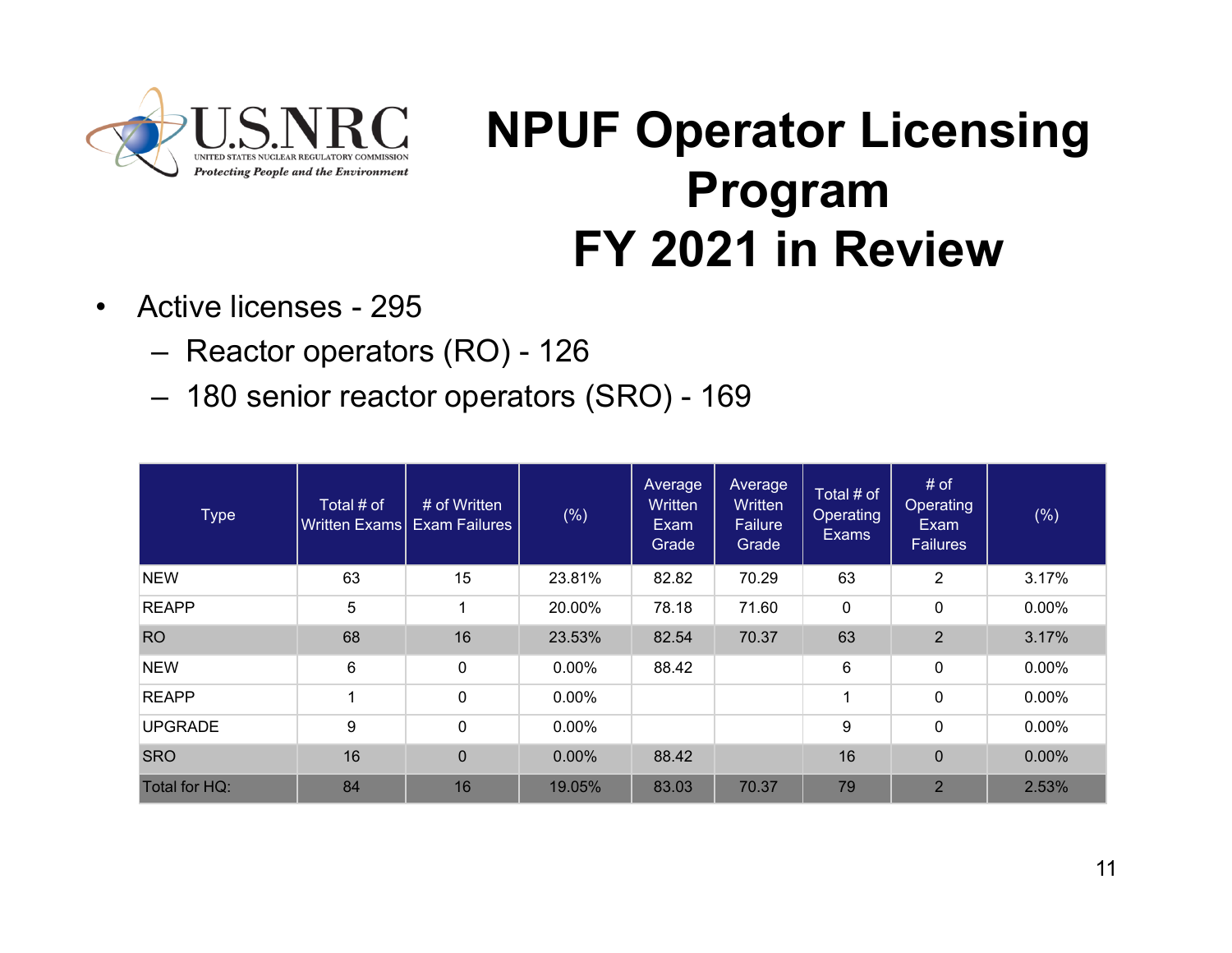

### **NPUF Operator Licensing Program FY 2021 in Review**

# Facility Examinations – 19 Examination Timeliness

- Examination Results (90 days)
	- 74% (Goal: 90%)
	- Avg: 85 days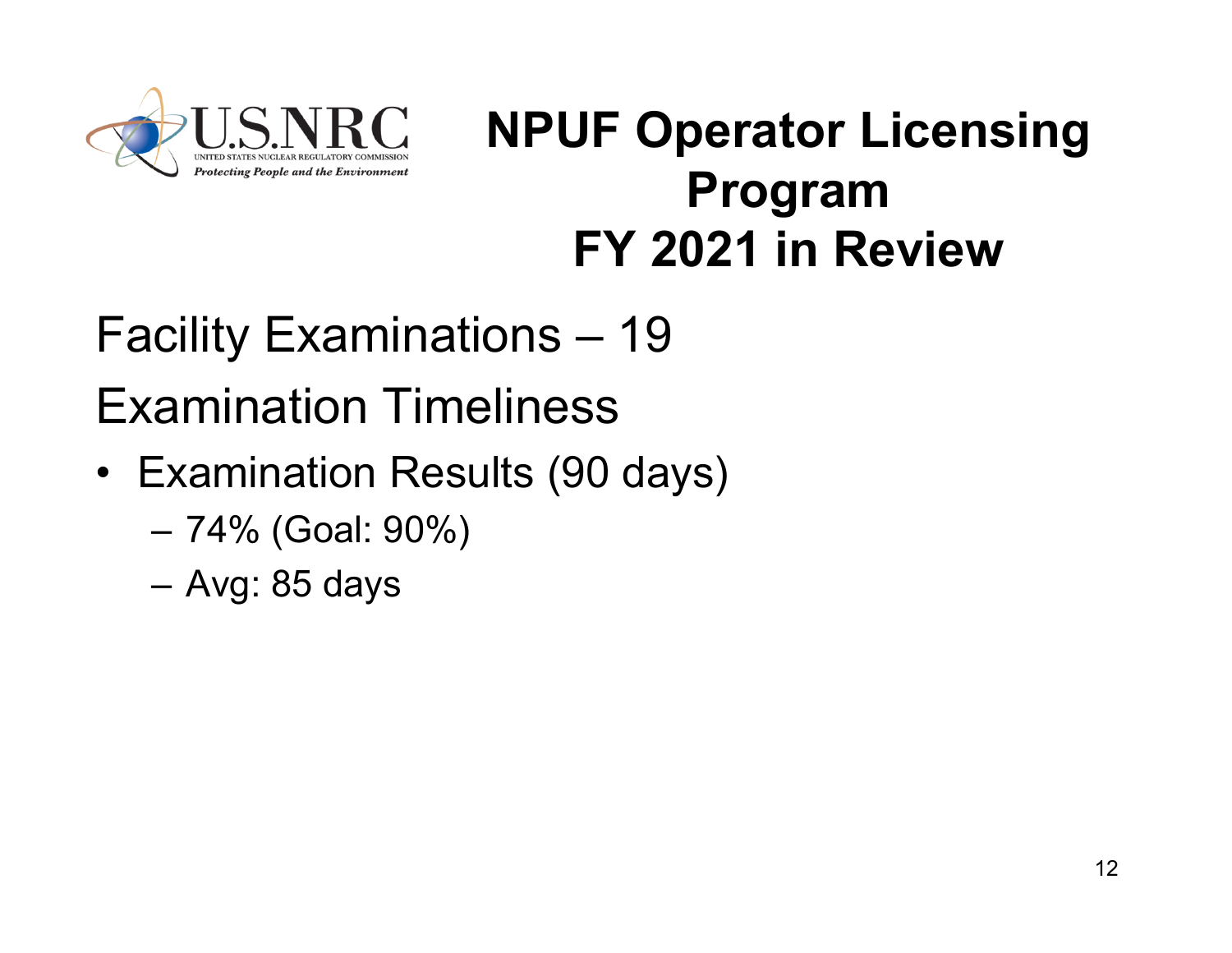

# **NPUF Operator Licensing Program Activities**

- •**Guidance** 
	- NUREG 1478, Rev. 3
	- Radioisotope production facility operator licensing
- • Other initiatives
	- White Paper: Risk-insights for operator licensing medical examinations (RROAR)
	- Operator licensing FAQs
	- Operator training workshop
	- Operator licensing examination modernization
		- Collaborative Learning Environment (CLE) demo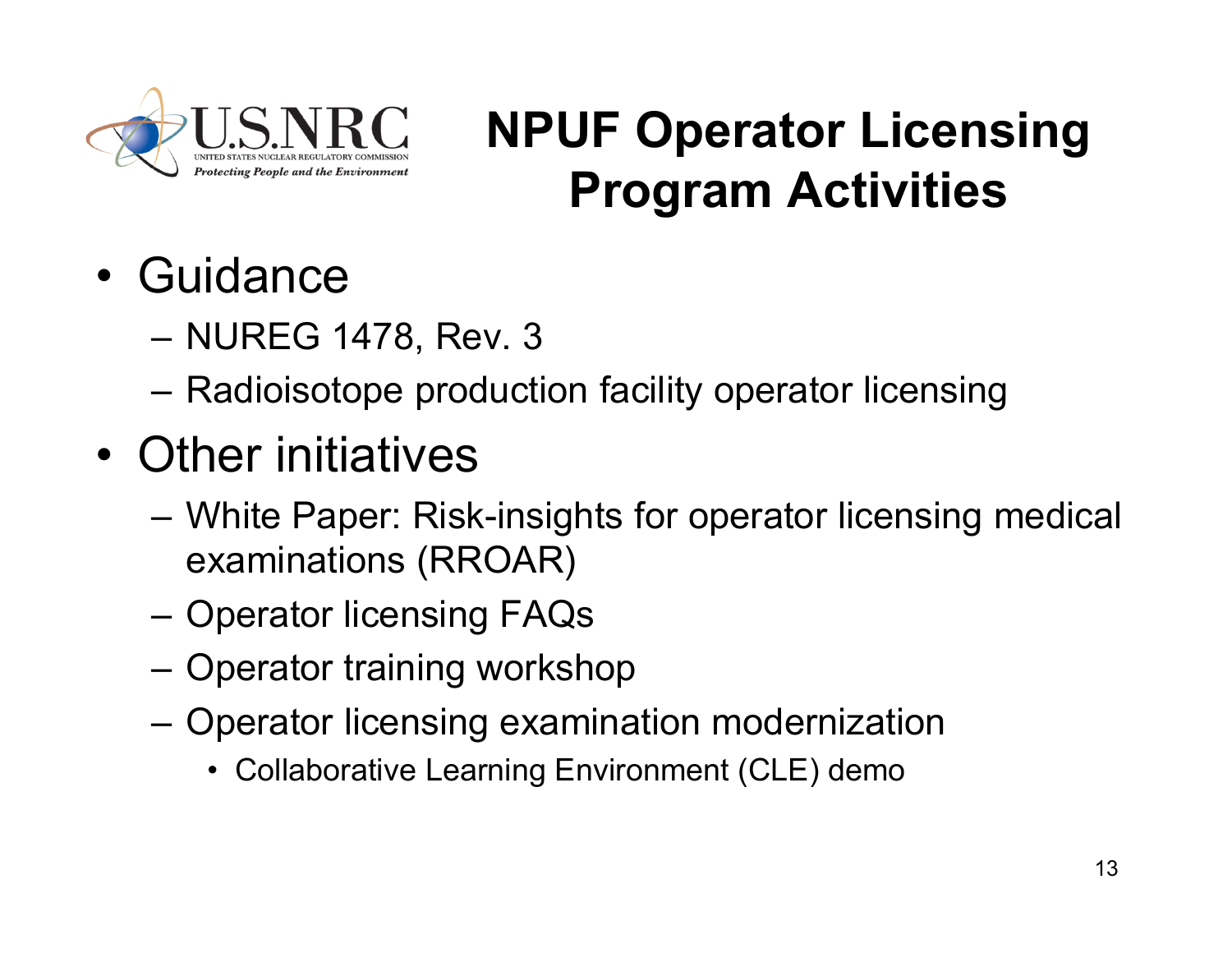

# **NPUF Operating Licensing Summary**

- • Licensee staffing prioritized during recovery from Covid-19 shutdown
- •Increase in the number of failures
- •**Challenges** 
	- –Receipt of application materials
	- –Cold licensing of operators
	- –Changes to timeline for NRC MRO review
	- NIST root cause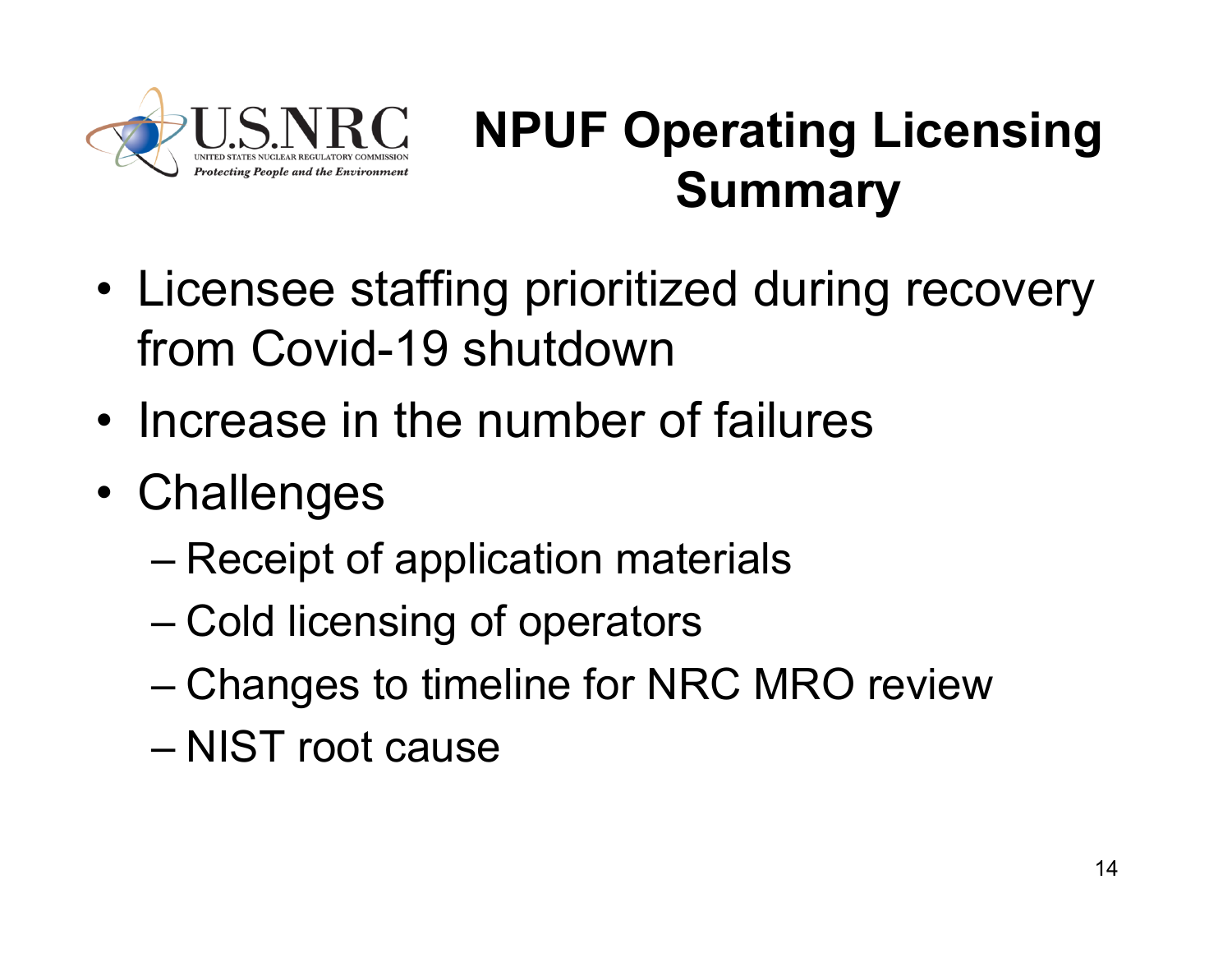

# **NPUF Operator Licensing Transformation**

# Goal

- • Improve efficiency of examination preparation, administration, and examination results
- Address challenges with NRC IT security restrictions

#### **Capabilities**

- Electronic tool to prepare, administer, and grade written examinations
- $\bullet$ Flexibility for variety of situations and needs
- $\bullet$ Maintain examination integrity and security
- $\bullet$ Ability to analyze quality of written examinations
- $\bullet$ Ability to analyze examination results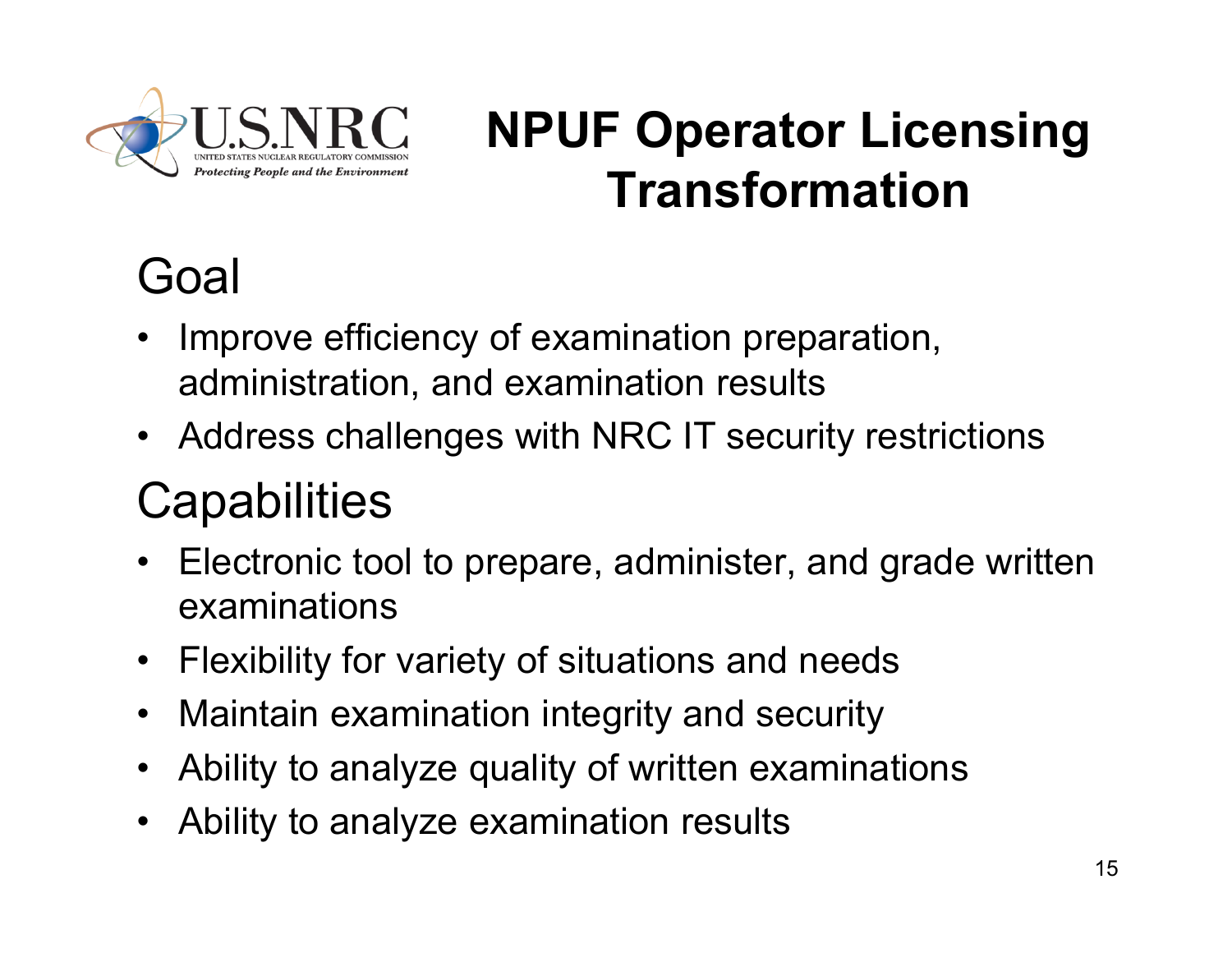

# **NPUF Operator Licensing Transformation**

# Current Status

- Collaborative Learning Environment (CLE)
	- currently being used for on-line training
	- demonstrated ability to create written examinations
	- structure to NUREG-1478
	- training of examiners

#### Next Steps

- •Demo
- •Pilot